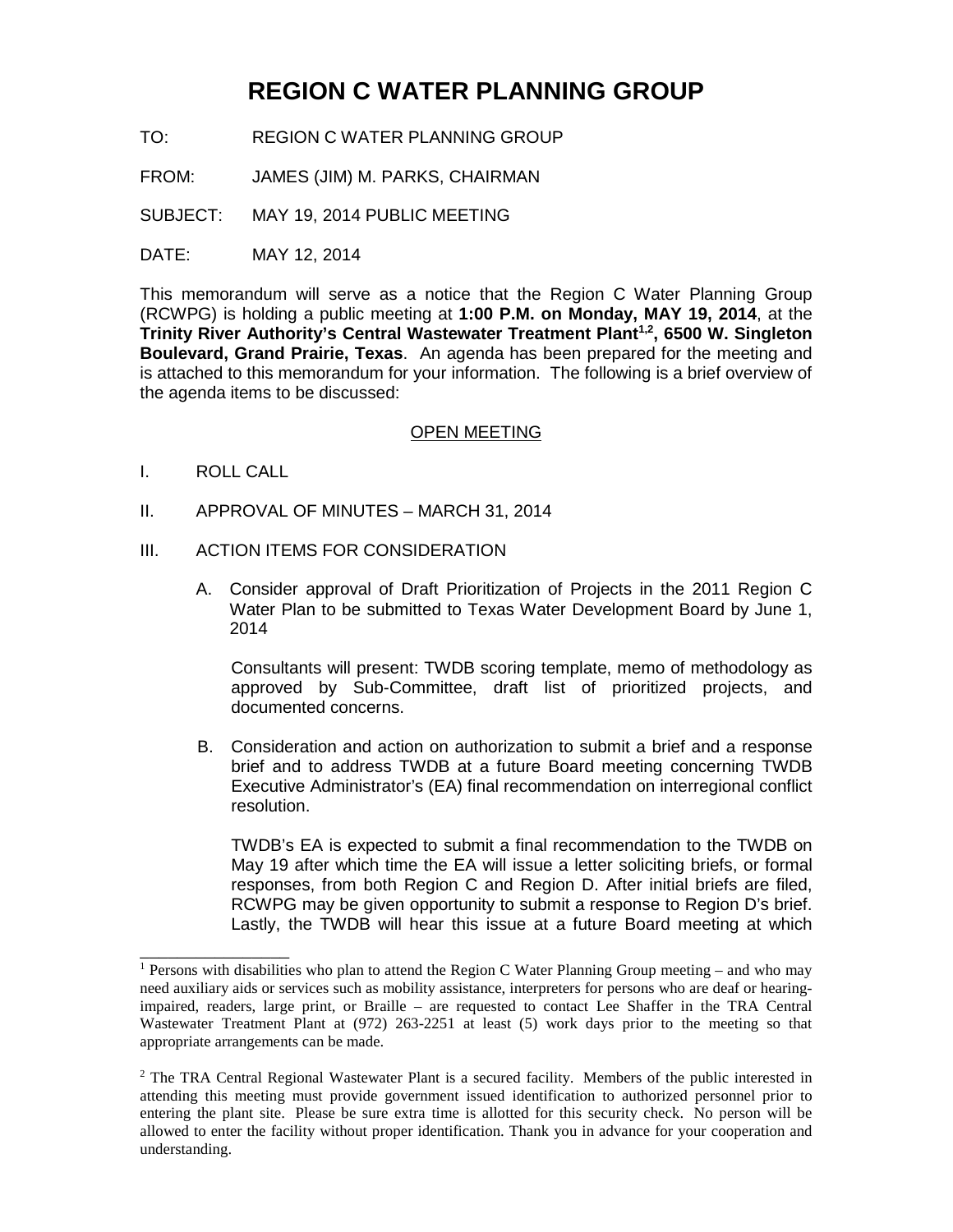time, Region C and Region D may both be given opportunity to address the Board. The RCWPG will consider designating one or more of its members to prepare such a brief and response brief and to address the TWDB Board on behalf of Region C.

C. Consider approval for consultants to submit the August 1, 2014 TWDB required deliverable of data tables containing the WUG needs analysis (demand and current supply).

If desired, the RCWPG may consider approval for consultants to submit the required data tables of the needs analysis which is due to TWDB on August 1, 2014. This analysis is currently being performed by consultants in coordination with WUGs and wholesale water providers. This information will be entered into the TWDB regional planning database (DB17) from which the required data tables will be produced. The RCWPG will need to "ratify" this submittal at a later RCWPG meeting. This current approval of the submittal will allow the RCWPG to delay the need for a meeting in July.

## IV. DISCUSSION ITEMS

A. Schedule Update

Consultants will provide an update on the Regional Planning schedule.

B. Membership Update

A number of alternate positions for Region C Members are currently vacant. Members will have opportunity to present their alternate designations to the RCWPG.

C. Update on Remaining Tasks and Next Steps

Consultants will provide an update on remaining tasks.

## V. OTHER DISCUSSION

- A. Updates from the Chair
- B. Report from Regional Liaisons
- C. Report from Texas Water Development Board
- D. Report from Texas Department of Agriculture
- E. Report from Texas Parks and Wildlife Department
- F. Other Reports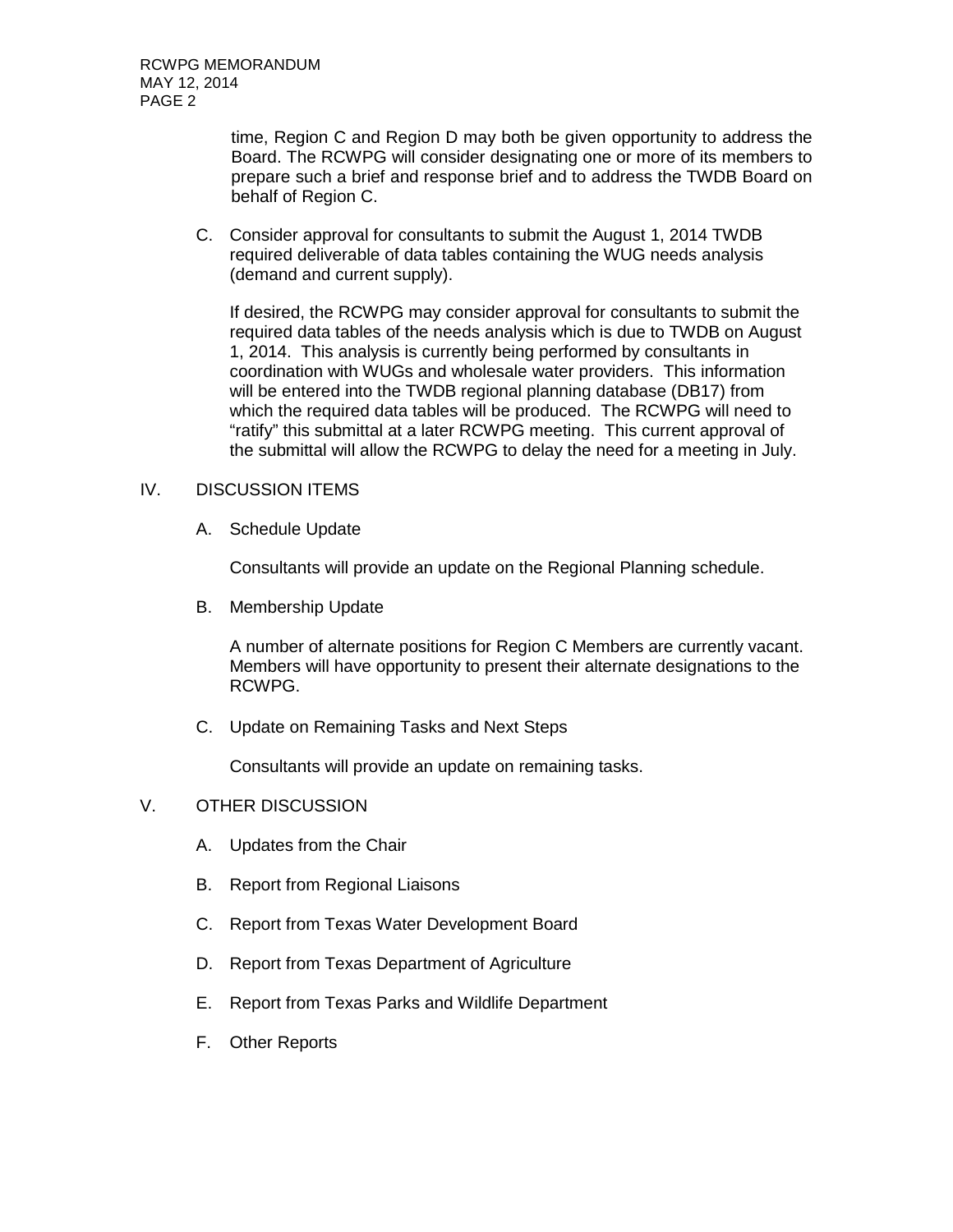- G. Confirm Date and Location of Next Meeting Date, Time, and Location to be Determined. Potential dates, July 14, July 21, July 28, August 11, August 18, or August 25, 2014
- H. Public Comments

#### VI. ADJOURNMENT

The following items are enclosed with this memorandum:

- 1. RCWPG Agenda May 19, 2014
- 2. RCWPG Minutes March 31, 2014
- 3. TWDB Memorandum regarding Resolution of Interregional Conflict

cc: Ms. Fiona Allen, Designated Alternate for Kevin Ward Ms. Marion Henderson, Designated Alternate for Robert Scott Mr. Tim Fisher, Designated Alternate for Howard Martin Vacant, Designated Alternate for G. K. Maenius Ms. Sharon Hayes, Designated Alternate for James Hotopp Mr. Joe Kana, Designated Alternate for Jim McCarter Ms. Mary Vogelson, Designated Alternate for Dr. Thomas LaPoint Mr. Jim Oliver, Designated Alternate for Jack Stevens Mr. Mike Rickman, Designated Alternate for Jim Parks Mr. Craig Schkade, Designated Alternate for Russell Laughlin Vacant, Designated Alternate for Drew Satterwhite Mr. Denis Qualls, Designated Alternate for Jody Puckett Vacant, Designated Alternate for Bob Riley Mr. Andy Cronberg, Designated Alternate for Frank Crumb Mr. Nick Sanders, Designated Alternate for Steve Mundt Mr. Dennis Donoho, Designated Alternate for Connie Standridge Mr. Gary Clayton, Designated Alternate for Tom Woodward Mr. David Rutledge, Designated Alternate for Gary Spicer Mr. Jay Barksdale, Designated Alternate for Bill Ceverha Mr. John Alford, Designated Alternate for David Bailey Vacant, Designated Alternate for Gary Douglas Mr. Thomas Smith, Designated Alternate for Harold Latham Ms. Connie Townsend, TWDB Mr. Darrell Dean, TDA Mr. Adam Whisenant, TPWD Mr. Curtis Campbell, Region B Representative Ms. Sharron Nabors, Region D Representative Mr. Walt Sears, Region D Administrator Mr. Alva Cox, Region G Representative Mr. Mike Harbordt, Region I Representative Mr. Tom Gooch, Freese and Nichols, Inc. Mr. Jim Nichols, Freese and Nichols, Inc. Ms. Amy Kaarlela, Freese and Nichols, Inc. Mr. Rick Shaffer, CP&Y, Inc. Mr. Alan Plummer, Alan Plummer & Associates, Inc.